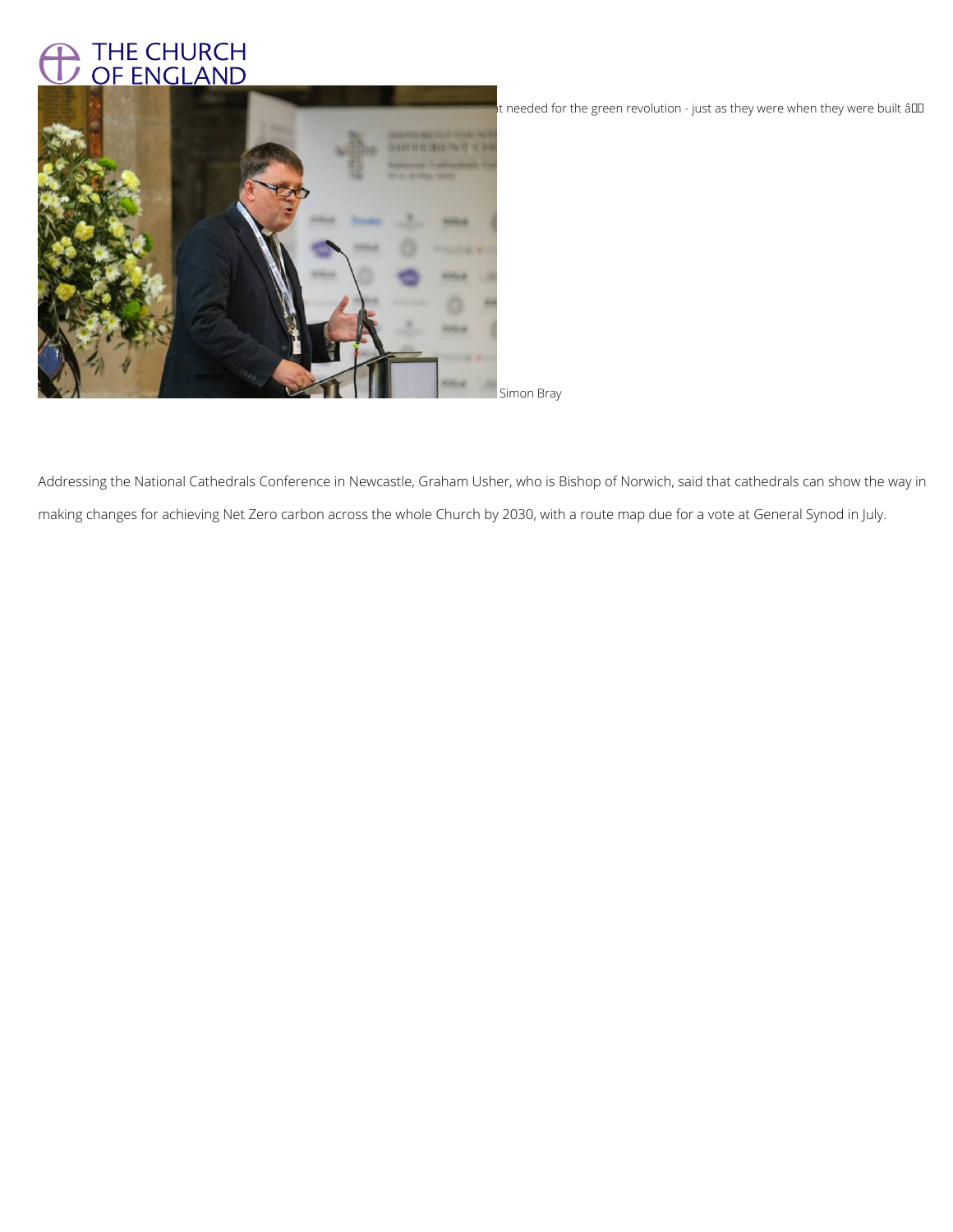Cathedrals have an impressive track record within the heritage sector, with Gloucester Cathe install photovoltaic panels in 2016.

Many others have followed suit with green adaptations including solar panels, replaced light designed precincts to give greater access to green space and a chance for biodiversity to th

The host venue, Newcastle Cathedral, was praised for the installation of an air source heat pump at  $p$ 

However, with cathedrals currently responsible for around 2 per cent of the total Church of E cathedrals across England were encouraged to identify more oplanog **Äus etti dosy tGemeealt Synaond** biinti

 $\hat{a} \in \infty$  You have a crucial part to play in caring for the web of creation and seeking justice for adversely impacted by climate change,  $a \in \cdot$  he said.

"Every time we turn on our boiler or install a new kitchen, we are using the Earth's re ways that ensure we are not wasting these precious resources.

 $\hat{a} \in \infty$  In the main, churches and cathedrals are currently heated by burning oil and gas, the ve change.  $\hat{A}$ 

 $\hat{\mathbf{a}} \in \mathbf{\infty}$  It is the role of all cathedral Fabric Advisory Committees, Diocesan Advisory Committees to how to change this as we strive to reach net zero.

 $\hat{a} \in \infty$ Installing a new gas boiler today means that you are committing to continuing to pump ca

 $\hat{a} \in \infty$  To reach net zero is going to be cheanlheonugnionegm $\hat{a}$ eentmotisowsteleyk. The  $\hat{A\hat{A}}$ £190M of Church Commissio the next 9 years to support the 2030 target is an enormous encouragement. It now needs to b and the best sharing of good practice.  $\hat{a} \in \bullet$ 

Over two thirds of cathedrals are already part of the A Rocha â€~Eco Chu<u>rfochstet™ A</u>ppr**a**fnnGeo

award status. Bishop Graham said that he hoped the remaining cathedrals would sign up to th

The Church of England's Route Map to Net Zero Carbon will be discussed saut t@âbinowenhiadhSyno

included all dioceses and cathedrals.

Read more: